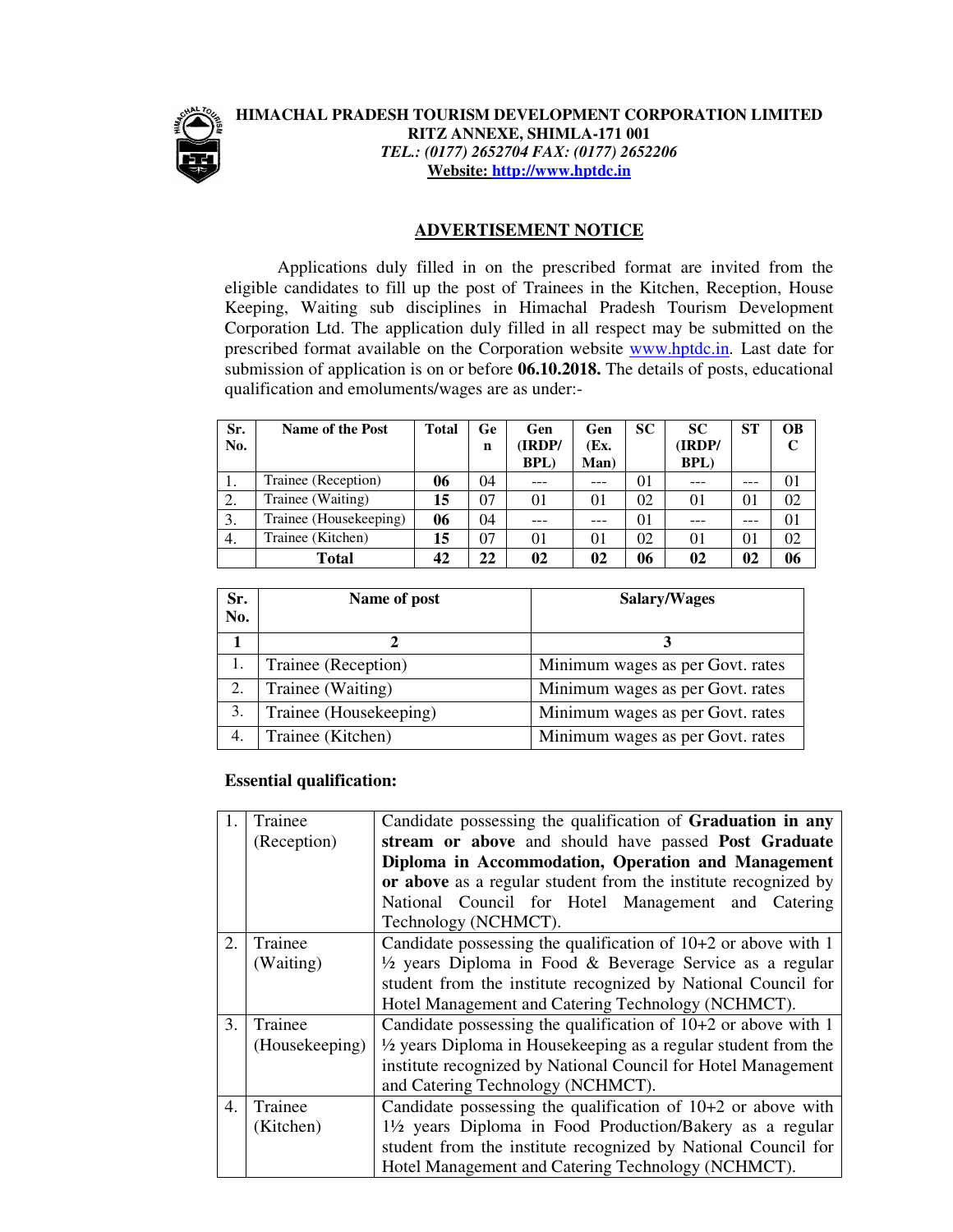**Age: The applicant should be between 18 to 40 years as on 06-10-2018. Upper age limit is relaxable by five years for candidates belonging to Scheduled Caste, Scheduled Tribe and Other Backward Classes & Children/Grand Children of Freedom Fighters of Himachal Pradesh. The upper age relaxation is also available to Ex-Servicemen candidates of H.P. as per provision of relevant rules/instructions of H.P.Govt.** 

**Application Forms:** Application form can be downloaded from the official website of HPTDC Ltd i.e. www.hptdc.in No other application form will be accepted.

#### **Documents :( Self Attested Photocopies only) to be sent alongwith the application Form;**

- 1. Matric Certificate showing details of marks obtained.
- 2. Diploma/Degree of concerned trade only.
- 3. SC/ST/OBC/Ex-Servicemen / BPL / IRDP certificate.
- 4. One passport size recent photograph of the candidate (duly signed by candidate) pasted on prescribed box in the Application form.
- 5. Himachali Bonafide certificate.
- 6. Aadhar card copy.

#### **Desirable qualification:**

Knowledge of customs, manners and dialects of Himachal Pradesh and suitability for appointment in the peculiar conditions prevailing in the Pradesh.

#### **Important instruction:**

- 1. The short listing/selection of applicants shall be made by conducting a Trade Test. However, in case number of applicants are more than five time of the vacancies, then a Screening Test shall also be conducted, if need be. No TA/DA shall be paid to attend the written or interview proceedings.
- 2. Date of Trade Test will be intimated directly to the candidate/on the website of the HPTDC: www.hptdc.in where ever necessary. No individual correspondence shall be made in any case.
- 3. Place of work: Anywhere in Himachal and outside the state.
- **4. Application Fee is Rs.600/- for General and Rs.300/- for OBC/ST/SC categories which is payable in the shape of Bank Demand Draft in favour of Managing Director, HPTDC payable at Shimla**. **The fee shall be refunded only if the recruitment process is cancelled, in no other circumstances the fees will be refunded to the candidates.**
- 5. Posts are likely to be increased or decreased.
- 6. The candidates should be bonafide Himachali only.
- 7. Only one Application should be sent in one envelope.
- 8. The Application form should be filled in by the candidate in his/her own handwriting with blue /black ink ball point pen.
- 9. The candidate must fulfil all the required essential educational and other qualifications on the last date fixed for the receipt of application form.
- 10. The candidate shall write his/her name as per the matriculation certificate in the relevant column of the application form.
- 11. Candidates claiming fee concession should possess a valid certificate of the respective category as on the last date of submission of application & the copy of the certificate is required at the time of securitizing, failing which the candidature is liable to be cancelled at the securitizing stage.
- 12. No change of category shall be allowed after last date of receipt of application forms i.e. from SC to OBC/ST etc. vice versa.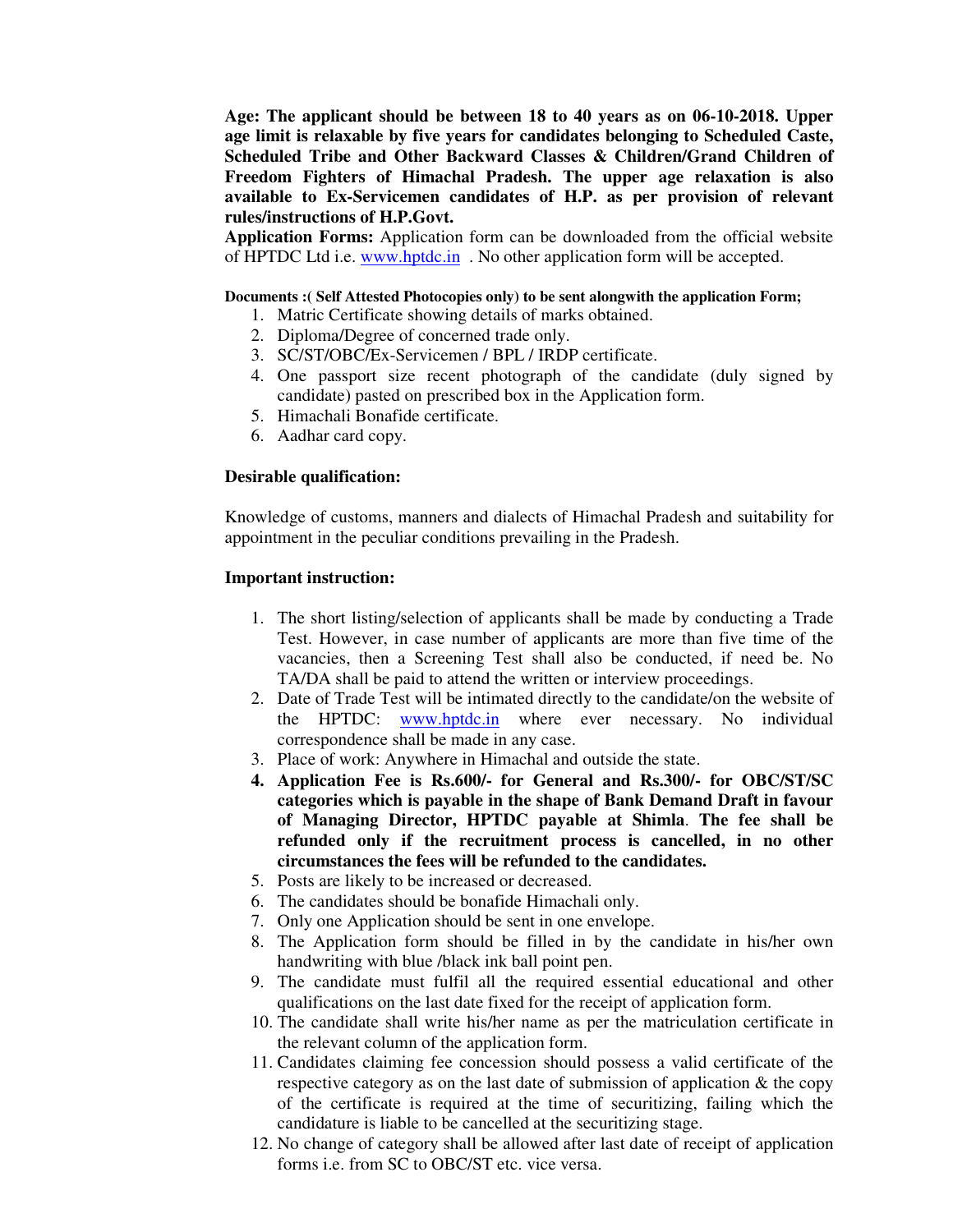- 13. The certificate of Scheduled Caste, Scheduled Tribe, Other Backward Classes should be on parental basis.
- 14. The candidates are required to furnish the valid certificate in support of his/her claim. The validity of the certificate is required to be seen at the time of scrutiny.
- 15. The validity of IRDP/BPL certificate is of six months from the date of its issuance.
- 16. Candidates belonging to OBC category are required to produce OBC certificate, which should not be more than two years old at the time of last date fixed for receipt of applications and securitizing, along with latest affidavit duly attested by the authority .authorized under the Indian Oath Act stating that his/her status as OBC has not changed and that they are not excluded from the category of OBC on account of being covered under creamy layer. Such certificate should be based on the lineage of parental family. The validity of the certificate is required to be seen at the time of scrutinizing.
- 17. The candidates must ensure their eligibility in respect of category, experience, age and essential qualification(s) etc. as mentioned in the advertisement to avoid rejection at any later stage.
- 18. Those officials who are already on regular/contract/outsourced/daily wages rolls of HPTDC can also apply, however they shall be treated as fresh recruits and past service shall not be counted for seniority or protection of pay in the event of final selection. There services shall be treated fresh either on contract/daily wages basis as the case may be.
- 19. The candidates must read the instructions carefully.
- 20. The candidates must ensure their eligibility in respect of category, experience age and essential qualification(s) from recognized university etc. as mentioned in the advertisement to avoid rejection at later stage.
- 21. Incomplete recruitment applications submitted without requisite documents, will be rejected straightway.
- 22. The candidate should possess requisite essential qualification(s) prescribed for the post to which he/she is applying as on last date, for submission of recruitment applications in the HPTDC.
- 23. Disputes, if any, shall be subject to Court jurisdiction at Shimla.
- 24. Desirous/eligible candidates must submit an application, on prescribed application format, in office of the Managing Director, HPTDC during office hours on or before 06.10.2018 upto 5:00 PM alongwith requisite self attested documents/certificates Matric onwards in support of their eligibility, any other mode would not be accepted and will be summarily rejected.
- 25. HPTDC shall not be responsible for any delay in postal delivery. Late received applications shall be out rightly rejected.
- 26. Application form is available on HPTDC official website: www.hptdc.in
- 27. No applications will be entertained after 06.10.2018 (5:00 PM).
- **28. The Candidates are advised to visit the HPTDC's website:** www.hptdc.in **from time to time for updates in their own interest.**
- 29.In respect of equivalent clause in Essential Qualifications, if a candidate is claiming a particular qualification as equivalent qualification as per the requirement of advertisement, then the candidate is required to produce order/ letter in this regard, indicating the Authority (with number and date) under which it has been so treated otherwise the Application is liable to be rejected.
- 30.Onus of proving that a candidate has acquired requisite degree/ essential qualification by the stipulated date, shall be on the candidate and in the absence of proof to the contrary, the date as mentioned on the face of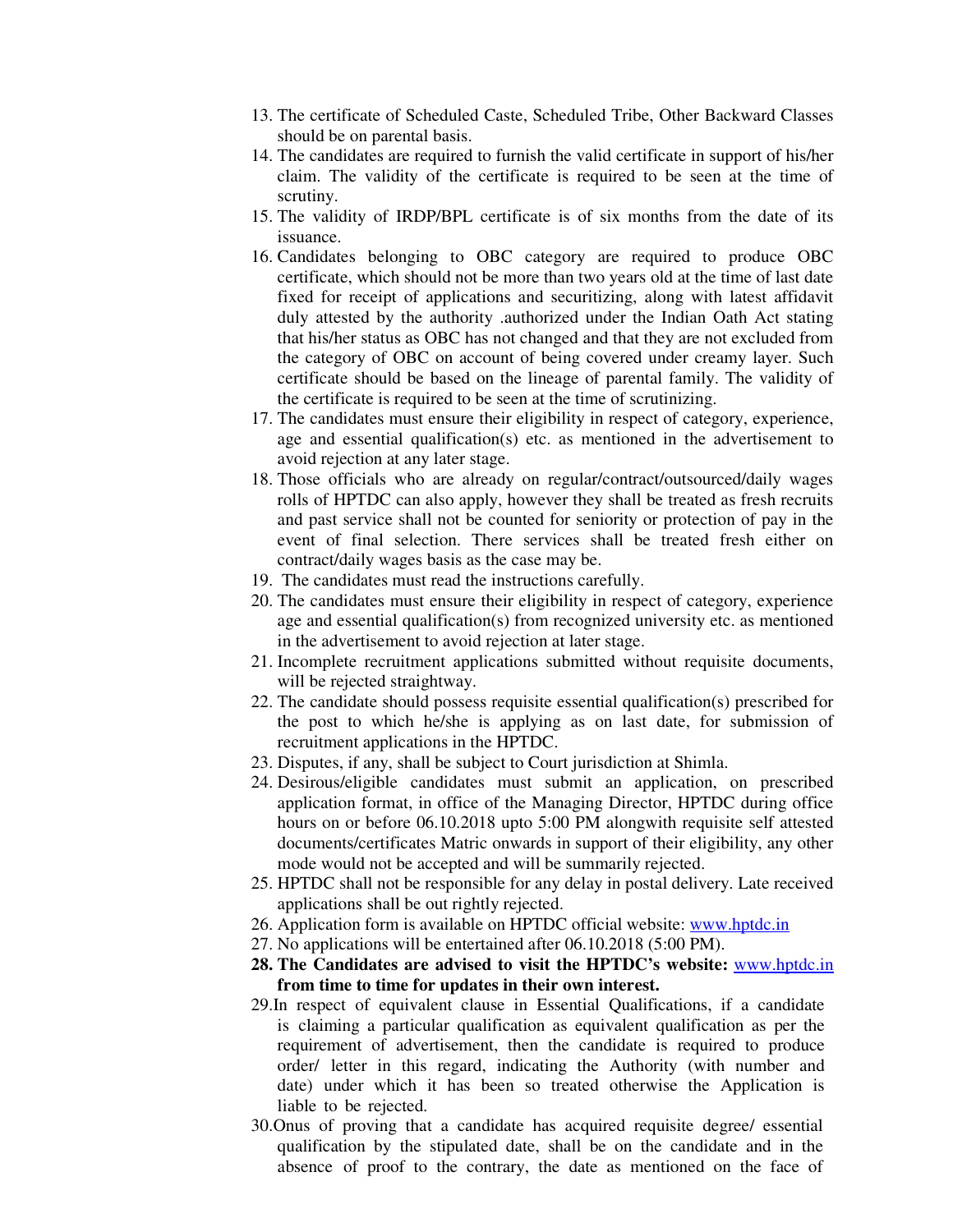certificate/ degree or the date of issue of certificate/degree shall be taken as date of acquiring essential educational qualification. No extra opportunity shall be provided to the candidates to produce appropriate certificates at the time of personality test(s).

31.The decision of the HPTDC regarding eligibility etc. of a candidate for admission to Trade Test or selection will be final and no correspondence/ personal enquiries will be entertained.

**GENERAL MANAGER**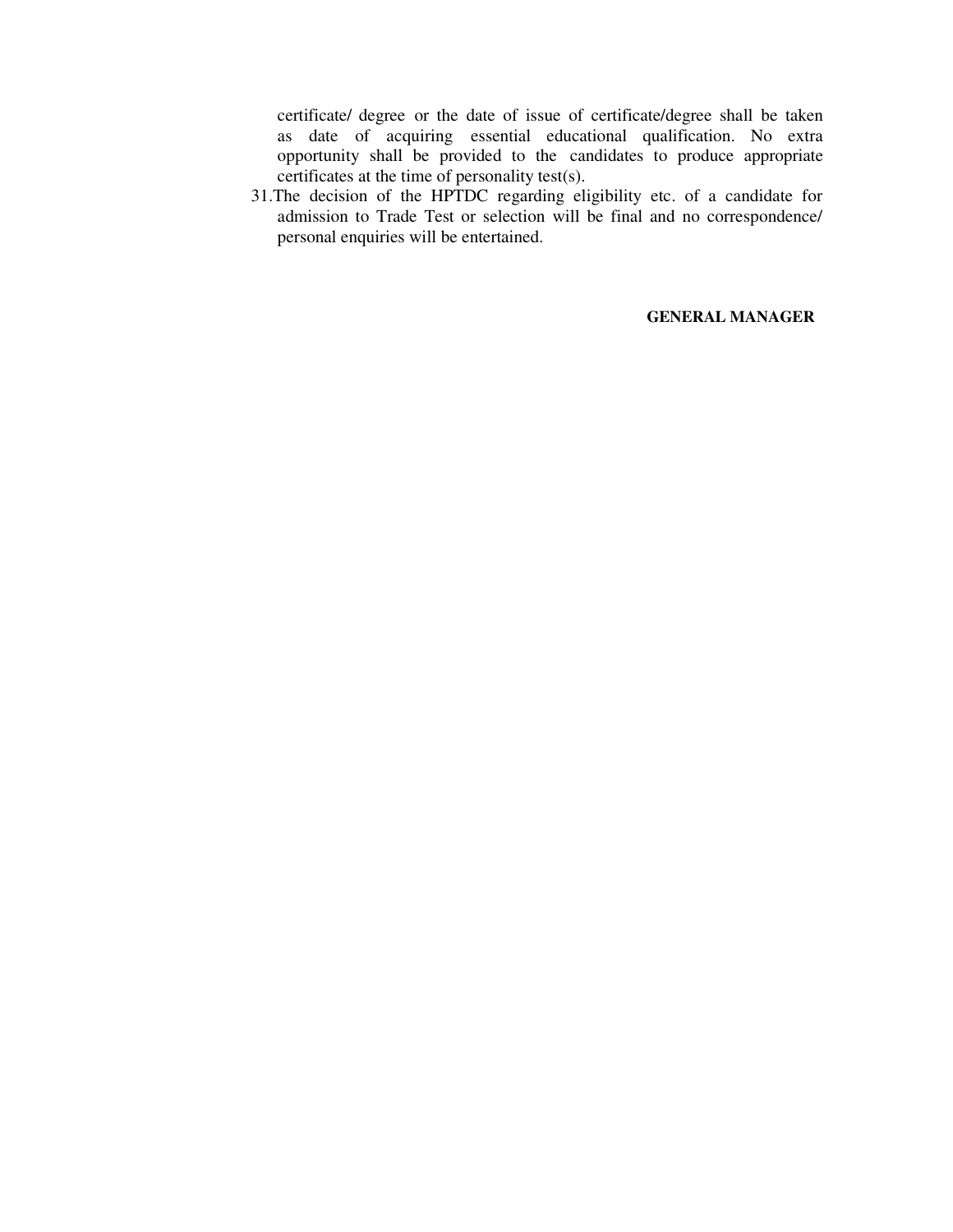# **FORM OF APPLICATION**

Post applied for

# **Detail of Fees Paid:**

DD No. \_\_\_\_\_\_\_\_\_\_\_ Date.\_\_\_\_\_\_\_\_\_\_ Amount \_\_\_\_\_\_\_\_\_\_\_\_

Name of the Bank…………………………………………………..

| 1.               |                                                              | <b>Name of Applicant</b><br>(in capital letters) |      |                         |  |                    |                               |  |
|------------------|--------------------------------------------------------------|--------------------------------------------------|------|-------------------------|--|--------------------|-------------------------------|--|
| $\overline{2}$ . | <b>Father's/Husband Name</b>                                 |                                                  |      |                         |  |                    |                               |  |
| 3.               | Date of birth                                                |                                                  |      | MM<br><b>DD</b>         |  |                    | <b>YYYY</b>                   |  |
| 4.               | <b>Category</b><br>(in capital letters)                      |                                                  |      |                         |  |                    |                               |  |
| $\overline{5}$ . | Age (as on 06-10-2018)                                       |                                                  |      |                         |  |                    |                               |  |
| 6.               |                                                              | <b>Male/Female</b>                               |      |                         |  |                    |                               |  |
| $\overline{7}$ . |                                                              | Married/Unmarried                                |      |                         |  |                    |                               |  |
| 8.               | <b>Permanent</b>                                             | <b>Address</b><br>phone Number                   | with |                         |  |                    |                               |  |
| 9.               |                                                              | <b>Address for correspondence</b>                |      |                         |  |                    |                               |  |
| 10.              | <b>State</b>                                                 |                                                  |      | <b>District</b>         |  |                    |                               |  |
| 11.              | <b>Educational Qualification</b><br>(attach attested copies) |                                                  |      |                         |  |                    |                               |  |
|                  | Sr.<br>No.                                                   | Educational<br>qualification                     |      | Name of Institute/Board |  | Year of<br>passing | $%$ age/<br>Grade of<br>marks |  |
|                  | 1.                                                           |                                                  |      |                         |  |                    |                               |  |
|                  | 2.                                                           |                                                  |      |                         |  |                    |                               |  |
|                  | 3.                                                           |                                                  |      |                         |  |                    |                               |  |
|                  | 4.                                                           |                                                  |      |                         |  |                    |                               |  |

Latest Passport Size Photo